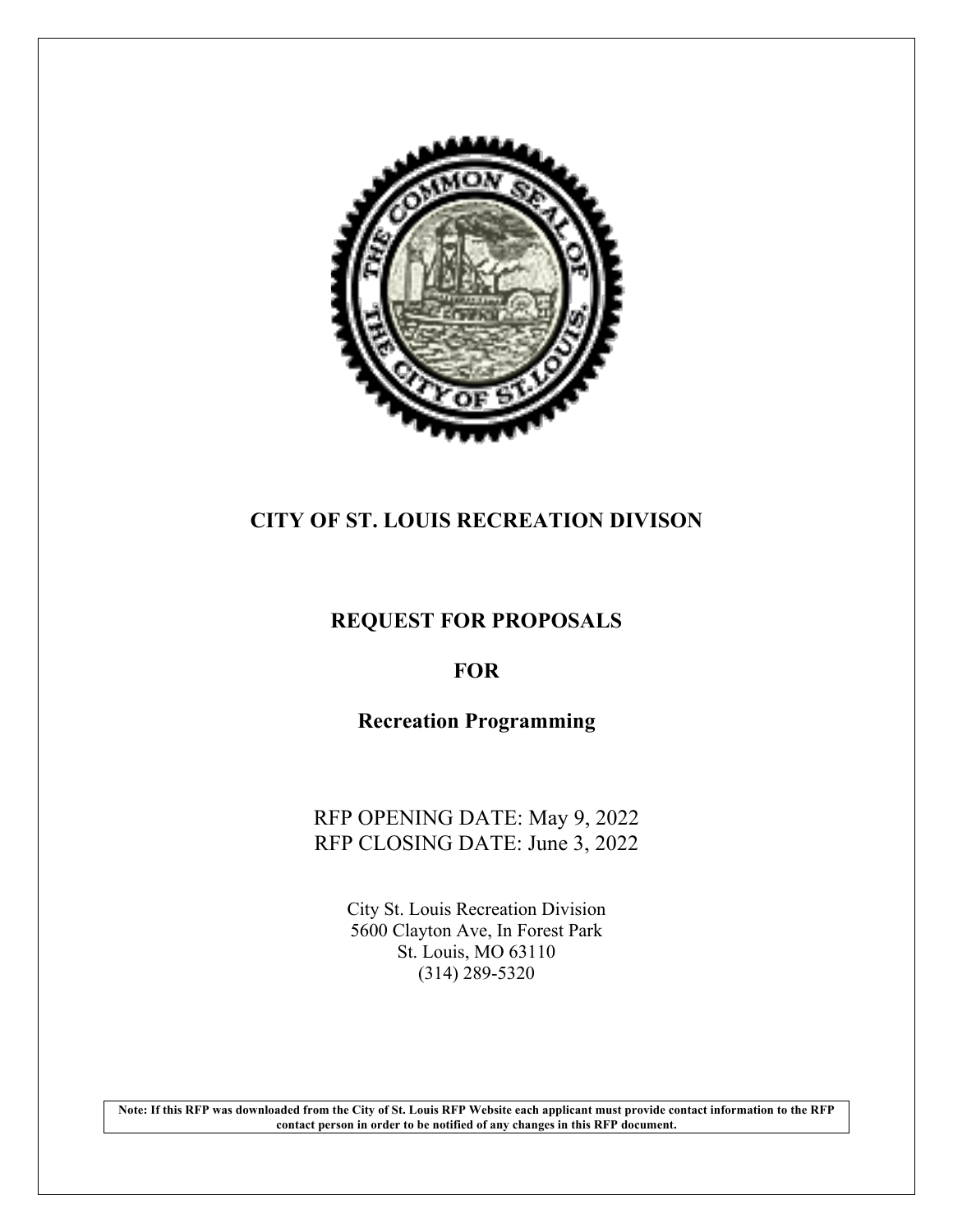### **RECREATION PROGAMMING**

### **REQUEST FOR PROPOSALS**

### **RESPONDENT'S PRE-APPLICATION MEETING (Optional)**

An optional Respondent's Pre-Application Meeting is scheduled for the purpose of reviewing and responding to questions about the requirements set forth in this Request for Proposal(s). If respondents have questions or concerns about information contained in this Request for Proposals, this is the forum for obtaining answers to those questions.

| <i>DATE OF RESPONDENT'S</i><br><b>PRE-APPLICATION</b><br><b>MEETING:</b> | Wednesday, May 25, 2022                                                                                                                                           |
|--------------------------------------------------------------------------|-------------------------------------------------------------------------------------------------------------------------------------------------------------------|
| TIME:                                                                    | $2:00 \text{ PM} - 3:00 \text{ PM}$                                                                                                                               |
| <b>LOCATION:</b>                                                         | City of St. Louis Recreation Center 12 & Park<br>1410 S. Tucker                                                                                                   |
| <b>CONTACT:</b>                                                          | Juakena Callion<br>City of St. Louis Recreation Division<br>5600 Clayton Ave, In Forest Park<br>St. Louis, MO 63110<br>Callionj@st.louis-mo.gov<br>(314) 289-5352 |

### **ESTIMATED SCHEDULE:**

| Date                    | <b>Activity/Time</b>                                           |
|-------------------------|----------------------------------------------------------------|
| Friday, May 9, 2022     | <b>Request for Proposal Released</b>                           |
| Friday, May 20, 2022    | Deadline for Respondent's Questions due by 4:30 PM             |
| Wednesday, May 25, 2022 | Respondent's Question Session 2:00 pm at 12 & Park Rec. Center |
| Friday, June 3, 2022    | Due Date of Application- NO EXCEPTIONS 4:30 PM                 |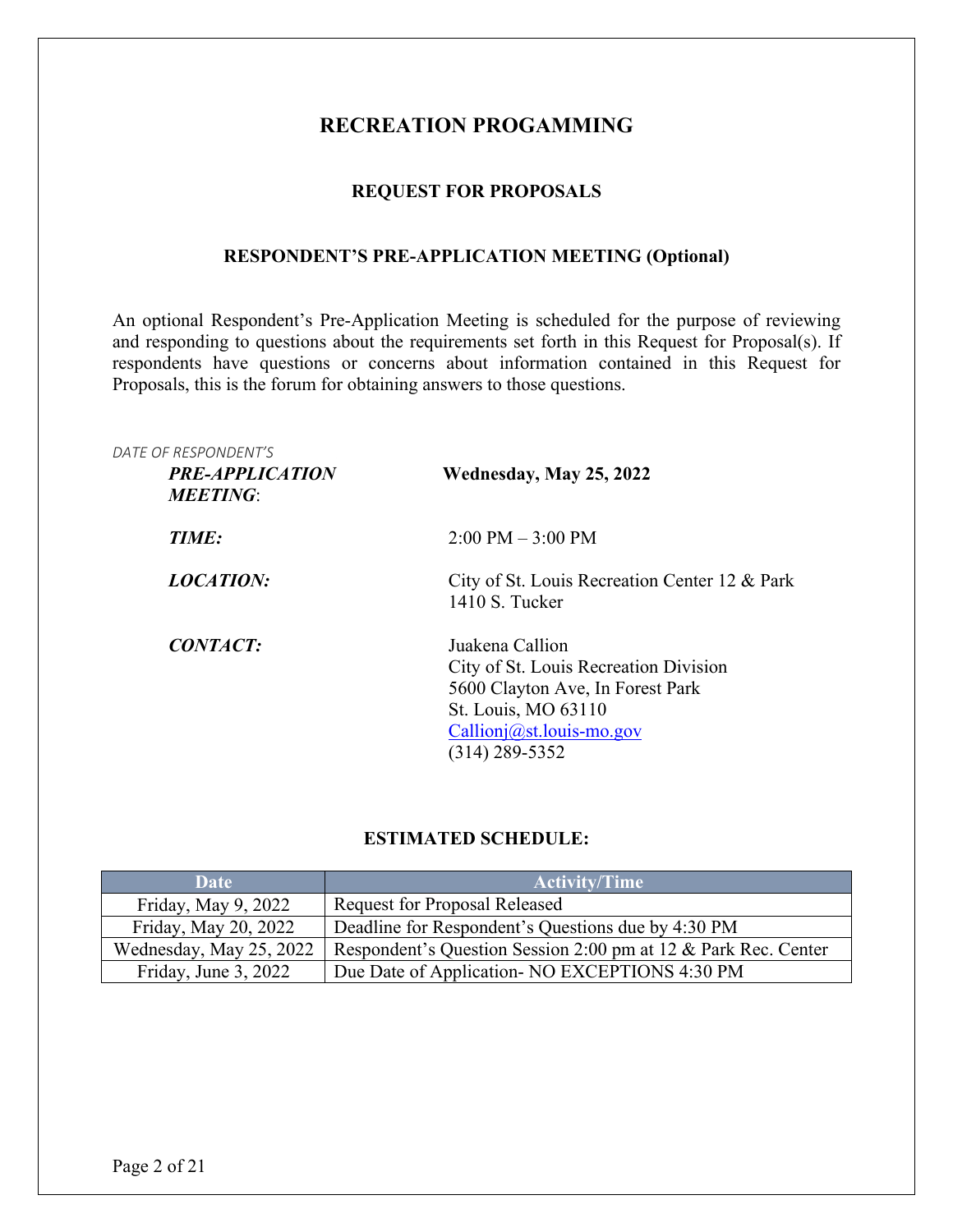# **RECREATION PROGRAMMING Request for Proposal**

The City of St. Louis Recreation Division is soliciting proposals for Recreation Programming. This process will support broad, coordinated, multi-faceted programming for the youth in our community.

### **1.0. INFORMATION FOR RESPONDENTS.**

#### **Respondents must adhere to the following:**

- Request for Proposal Checklist (page 28)
- Request for Proposal Cover Sheet
- Must contain a Table of Contents
- Project Abstract: Maximum two (2) single- paced pages

 The proposal must include a project abstract. The abstract shall be a maximum of two (2) single-spaced pages and should be an overview of the proposal. The abstract must include:

- a. Name and brief description of the organization including, type of organization, years in existence, brief organizational history, mission and objectives.
- b. A brief description of the organization's work history and experience relevant to provision of a particular type(s) of programming, educational or other related services.
- c. A summary of the proposed schedule of programming, educational and other related services, implementation timeline, and general barriers that might incur, and any plan to overcome those barriers.
- d. The overall budget for services listed in this RFP.

Please fully describe all responses so the committee can properly evaluate all contents of the organization's proposal. Issuing an RFP does not obligate the City of St. Louis Department of Parks, Recreation and Forestry to award a contract to any provider, nor is the City of St. Louis Department of Parks, Recreation and Forestry liable for any costs incurred by the organizations in the preparation of proposals.

The City of St. Louis Department of Parks, Recreation and Forestry retains the right to award parts of the contract to several respondents, not to select any respondents, and/or to re-solicit proposals.

### **1.1. Purpose and Intent.**

This Request for Proposal ("RFP") for Recreation Programming issued on behalf of The City of St. Louis, Missouri (the "City").

The purpose of this RFP is to solicit sealed proposals for the purpose of hiring a qualified organization or company that will providing various types of activities and programs across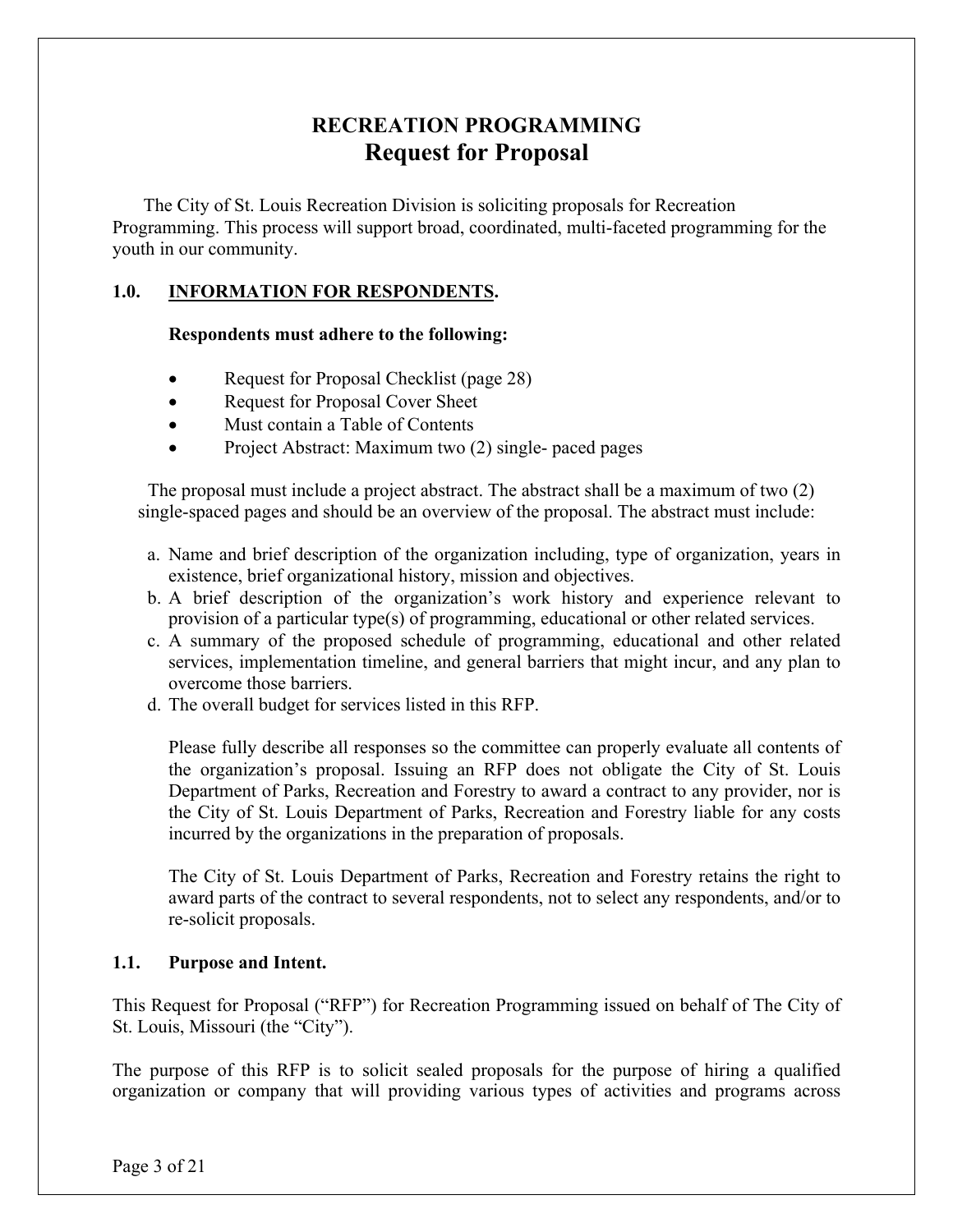seven (7) community centers for City of St. Louis youth of all ages. Examples of programs we would like offered include but are not limited to; **Tennis, Robotics, Track & Field, Fashion Design, Gaming, Tumbling, Golf, and Lacrosse.** We are seeking both educational and skills type programming that requires specialty instruction from qualified personnel. The term of the Contract will be for three (3) years with two consecutive one (1) year renewal options. The City will provide the Scope of Work that is listed in this RFP for the all Recreation Programming.

The intent of this RFP is to award a Contract to the respondent whose proposal, conforming to this RFP is the most advantageous to the City. The City reserves the right to award the Contract(s) resulting from this RFP to one or more respondents, as required and appropriate to meet the needs of the City.

### **1.2. Background.**

The City of St. Louis Department of Parks, Recreation & Forestry is interested contracting with organizations who provide Recreational Programming in a collective effort to provide a positive outlet for individuals to participate in an organized activity. Subject to the City's discretion, goals of the program include providing youth with sports, enrichment-based and educational skills as well as learning social aptitudes such as teamwork, leadership and sportsmanship, etc.

### **1.3. RFP Timeline.**

The Request for Proposals (RFPs) may be obtained beginning Monday, May 9, 2022 from Mrs. Juakena Callion in the following ways:

- 1) at the City of St. Louis Department of Parks, Recreation and Forestry, 5600 Clayton Ave, In Forest Park, St. Louis, MO 63110,
- 2) downloaded from the City of St. Louis website at https://www.stlouismo.gov/government/procurement.cfm

### **1.3.1. Question and Answer Period.**

It is the policy of the City to accept questions and inquiries regarding this RFP only via USPS (United States Postal Service) mail. Written questions shall be mailed to the attention of the following individual:

Ms. Juakena Callion Program Manager II Director of Parks, Recreation & Forestry 5600 Clayton in Forest Park St. Louis, Missouri 63110

Tel: 314-289-5352

All questions must be submitted in writing via USPS or email no later than 4:30 pm (CDT) **Friday, May 20, 2022** to Juakena Callion at Callionj@st.louis-mo.gov. All questions submitted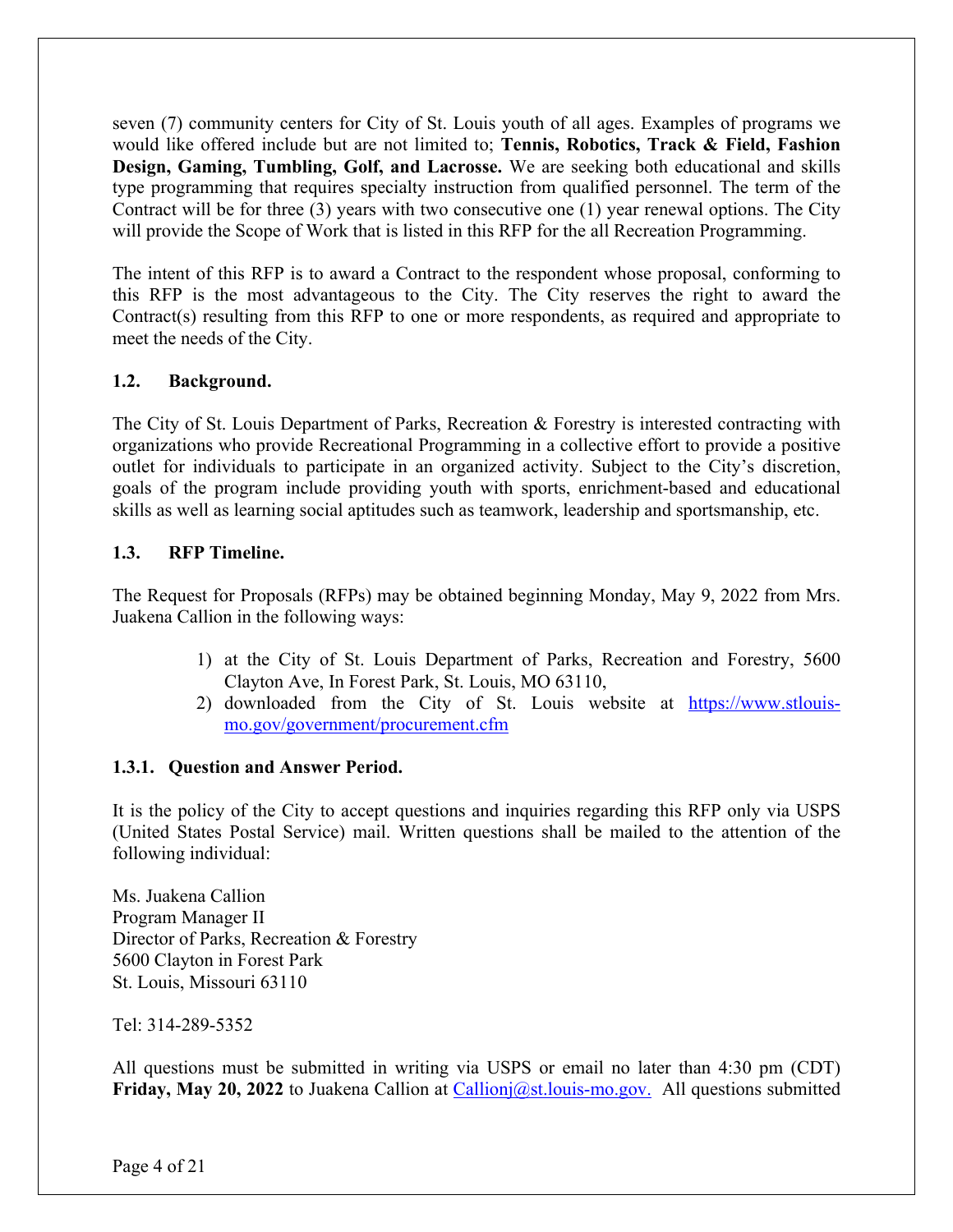by the deadline will be addressed by email on Thursday, May 26, 2022. The City will maintain a list of any organization requesting copies of the RFP and shall ensure that copies of all questions and responses hereto shall be made available to each respondent on such a list. **Contact with any committee members other than Mrs. Juakena Callion is strictly prohibited.**

Questions should be asked in consecutive order, from beginning to end, following the organization of the RFP. Each question should begin by referencing the RFP page number and section number to which it relates. The City will respond in writing to each contact and/or question. Short *procedural* inquiries may be accepted by telephone by the City; however, oral explanations or instructions given over the telephone shall not be binding upon the City. Other than short procedural inquiries made by telephone, respondents shall **not** contact the City directly, in person, by telephone, facsimile, or by e-mail, concerning this RFP.

After the submission of proposals, unless requested by the City, contact with the City is limited to status inquiries only and such inquiries are only to be directed to Ms. Juakena Callion. Any further contact or information about the proposal to the City or any other City official connected with this RFP will be considered an impermissible supplementation of the respondent's proposal and is strictly prohibited.

### **1.3.2. Submission of Proposal.**

In order to be considered by the Selection Committee, a respondent's proposal must be received by the City at the appropriate location by the required time. Proposals received after this deadline will not be accepted. **THE DATE, TIME AND LOCATION ARE:**

| ate:             | <b>JUNE 3, 2022</b>                                                                                                         |
|------------------|-----------------------------------------------------------------------------------------------------------------------------|
| Time:            | 4:30 P.M., CENTRAL STANDARD TIME                                                                                            |
| <b>Location:</b> | <b>DEPARTMENT OF PARKS, RECREATION &amp;</b><br><b>FORESTRY</b><br><b>5600 CLAYTON IN FOREST PARK</b><br>ST LOUIS, MO 63110 |

Proposals must be labeled on the outside of the package to clearly indicate that they are in response to the **PROPOSAL FOR RECREATION PROGRAMMING.** Proposals submitted via e-mail or facsimile will not be accepted. *Late or incomplete proposals will NOT be accepted.*

Each respondent must submit **one (1) sealed, complete, ORIGINAL proposal and seven (7) sealed, full, complete and exact copies** of the original. It is suggested that the respondent make and retain a copy of its proposal.

**Proposals provided in any other manner will not be considered as valid and will be rejected. Proposals may be mailed or delivered personally but must be received by the**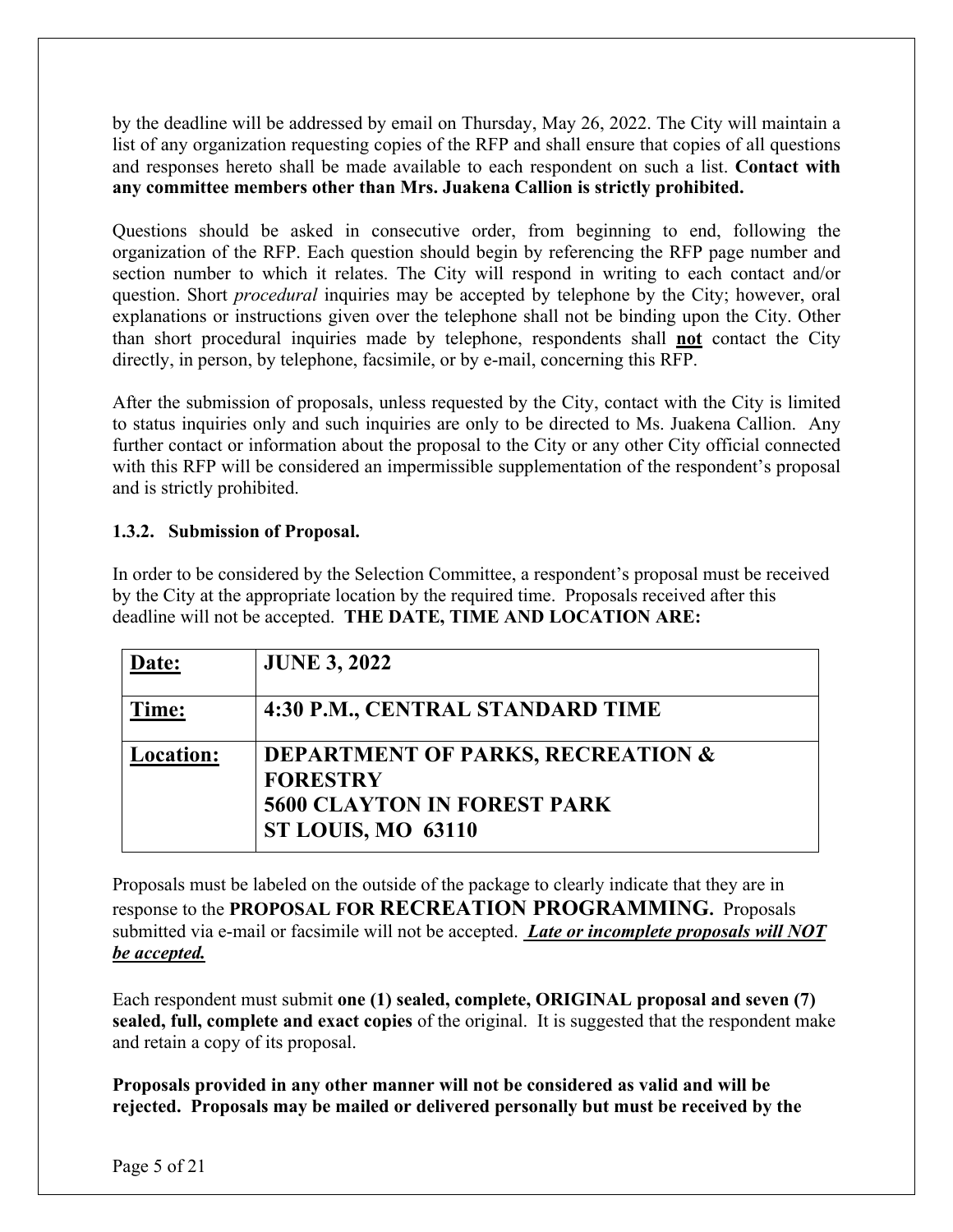**point of contact listed in this Section of this RFP by the deadline listed in this Section. Proposals received late will be returned unopened to the sender. Respondents must assume full responsibility for timely delivery of proposals at the designated location.**

### **1.4 Representations of Respondents**

In submitting a proposal, each respondent represents that:

- 1) he or she has read and understands the RFP and that the proposal is submitted in accordance therewith;
- 2) the proposal has been prepared independently without collusion with any other person, organization or company for the purpose of restricting competition;
- 3) he or she has not employed or retained, paid or agreed to pay any fee, commission or percentage to any person, organization or company (other than a full- time employee working solely for the respondent) to solicit or secure this contract.

### **2.0 SCOPE OF WORK**

### **2.1 Background / Scope of Services**

The City is interested in receiving sealed proposals for the purpose of awarding a Contract to an organization that will support and manage various recreation programming activities for City of St. Louis youth. Goals of the program include providing youth with sports, enrichment-based and educational skills, fostering learning, and teamwork, leadership and sportsmanship, etc.

Programming will be held on mutually agreed upon dates and times. Organizations will be selected based on experience, knowledge of activity, and program curriculum. All programs will be coordinated by the Department with the organization to ensure the best dates, times and locations for programs. The Department reserves the right to determine the session schedules and locations for the program.

### **2.2 Signage**

The organization is responsible for any applicable signage associated with the programs but any proposed signage requires prior written approval from the Director of PRF before placement of the same.

### **2.3 Permits**

The organizer will be required to obtain and all associated permits of the City of St. Louis for any special events contemplated with the programs during the term of the Contract.

### **3.0 Site visit**

Page 6 of 21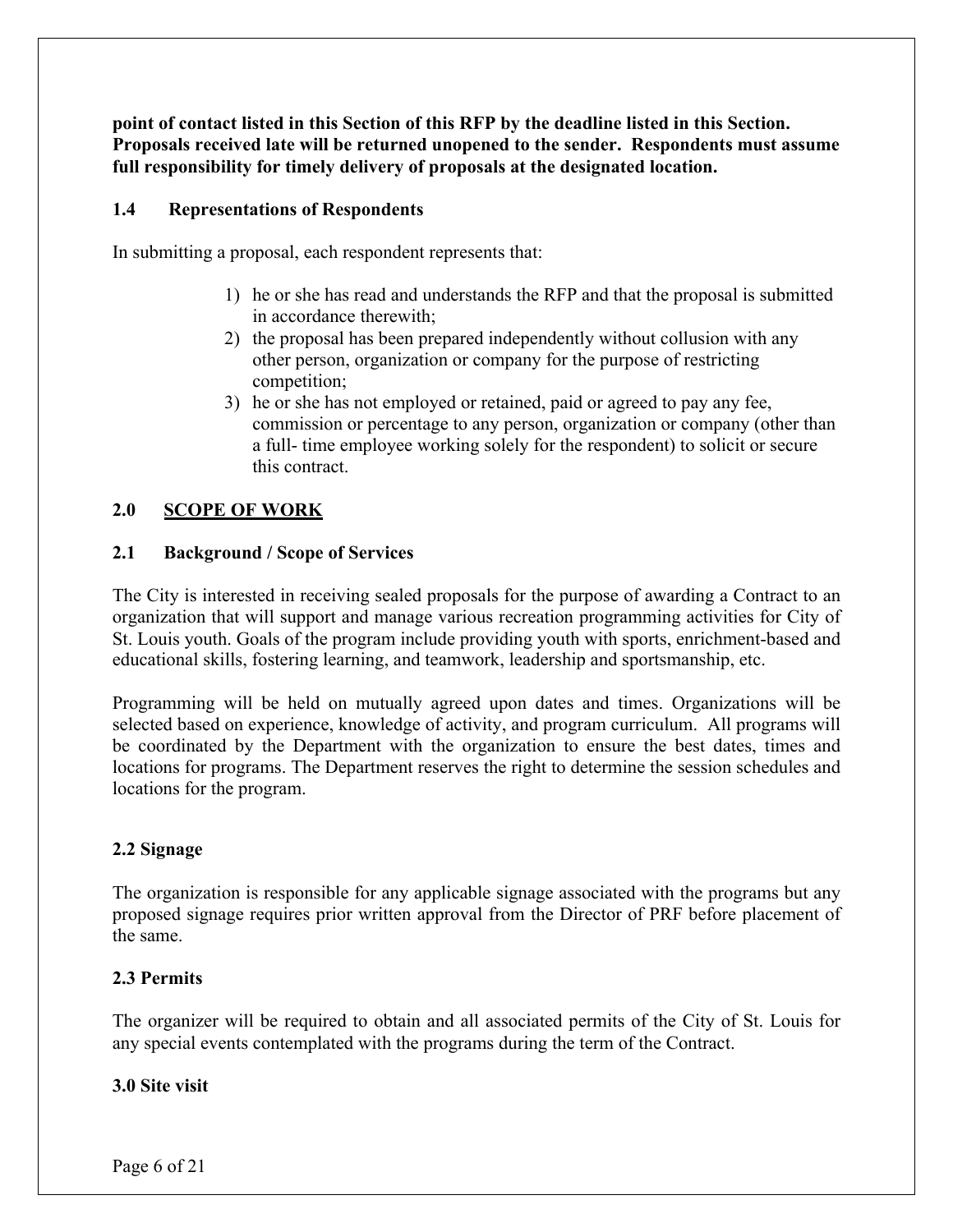Respondents may request a site visit to any of the 7 recreation centers. The recreation centers must be accepted in an **AS IS** Condition. The submission of a proposal will be construed by the City to mean that the interested organization has made such examination and investigation and agrees to fulfill the requirements of the contract in full accordance with the contract and that the organization is entirely familiar with and thoroughly understands all such requirements.

The City makes no warranties or guarantees about the condition of the facilities.

### **4.0. QUALIFICATIONS AND PROPOSAL**

The successful organization must be qualified to provide professional, recreation programming management services including related operating and marketing services, if applicable; have the financial capacity/resources, related program management experience, and the ability to perform said services.

All proposals will be individually evaluated on a case by case basis. The Department of Parks, Recreation and Forestry ("Department") reserves the right to amend the proposed schedule to fit the overall goals of the programming and re-schedule any missed dates on mutually agreed upon dates/times between the providing organization and the Department. Cost breakdowns must be based on operating programs with the maximum number of youths that can be accommodated. Organizations shall not submit costs to be paid on a per child basis. The Department will not pay costs associated with the organization's day-to-day administrative operations (rent, insurance, admin costs, etc.) Organizations will be required to submit monthly invoices with monthly progress reports and monthly attendance sheets. The Department will also conduct site visits to monitor programming service delivery and progress of the services set forth in the contract.

### **The proposal should contain the following:**

- A. Detailed information regarding any prior management experience of the respondent with youth recreation programming operations. A minimum of three (3) to five (5) years of experience is desirable.
- B. Detailed information regarding any prior experience in the operation of a youth recreation programming including description of proposed activity program including:
	- \* Proposed schedule including preferred months/weeks/days/hours of operation
	- \* Detailed curriculum and description of specific, activities, program, service.
	- \* Maximum number of attendees to ensure proper instructor to participant ratios
	- \* Equipment that the provider will supply
	- \* List of potential life skills providers or curriculum where applicable

 \* Program budget and proposal (bid) amount. Detailed budget outlining all costs associated with production (fixed and variable costs).

C. Detailed information on any prior experience, including an organized list of professional references, and state any other names for the organization or major stockholder or owner that may have conducted business that relates to the requested qualifications in the past year (1) to three (3) years. If incorporated, please identify the states(s) you are incorporated in at present. State if you have filed bankruptcy or have any pending litigation against you or have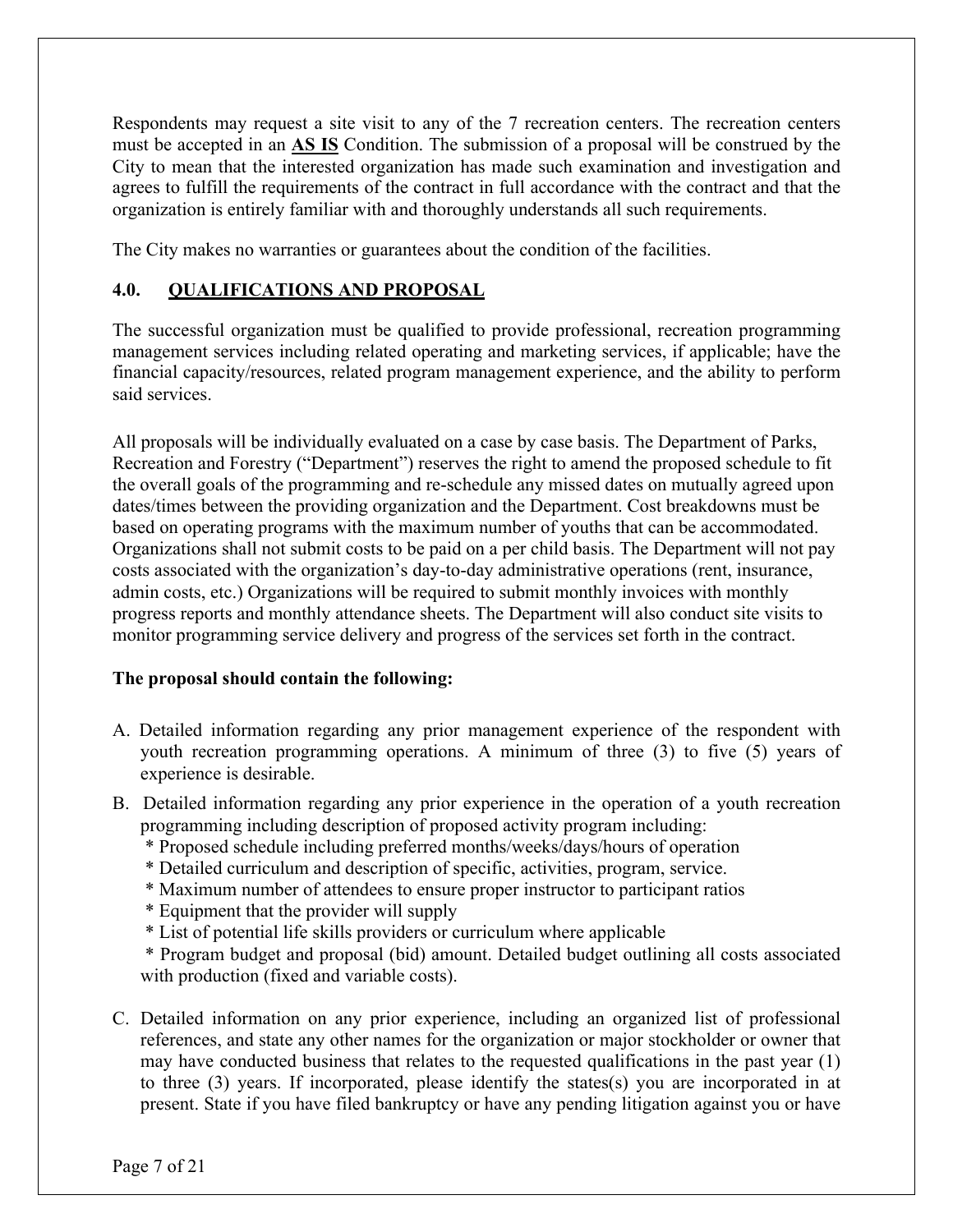had any litigation filed against you within the past three (3) to five (5) years. Respondent may include any other recreational-related management experience for the committee's review.

In addition to addressing items A through C above, the Selection Committee requires that the following be included as part of the respondent's submitted proposal:

- 1. Completed Minority and Women's Business Enterprise form (Appendix 1).
- 2. Completion of Unauthorized Alien Employees Affidavit (Appendix 2).
- 3. Statement of the organization's ability to meet all requirements of the Americans with Disability Act (ADA).
- 4. Statement of the organization's ability to meet all Living Wage Ordinance (Ordinance 65597) requirements.
- 5. Statement of the organization's ability to meet all audit requirements.
- 6. Statement of the organization's ability to meet all non-discrimination requirements.

### **5.0 SELECTION CRITERIA**

### **5.1. Proposal Selection Committee**.

The evaluation of proposals will be performed by a Selection Committee composed of representatives of the Mayor's Office, Comptroller's Office, the Aldermanic President's Office, and the Department of Parks, Recreation and Forestry. The guidelines for the selection process are in accordance with Ordinance No. 64102 and the Regulations established by the Board of Public Service.

### **5.2. Selection Criteria**.

The following statements should be addressed in full in preparing any response to the RFP. Each statement should be restated in bold with a detailed response immediately following, unless inclusion in an appendix is more practical.

The Selection Committee will review proposals using the following criteria as a general guide to determine which, if any, proposals are the most advantageous to the City's needs and which organization is most qualified to provide the requested services:

A. The qualifications and experience of the organization and its staff to perform the requested services, as requested in this RFP.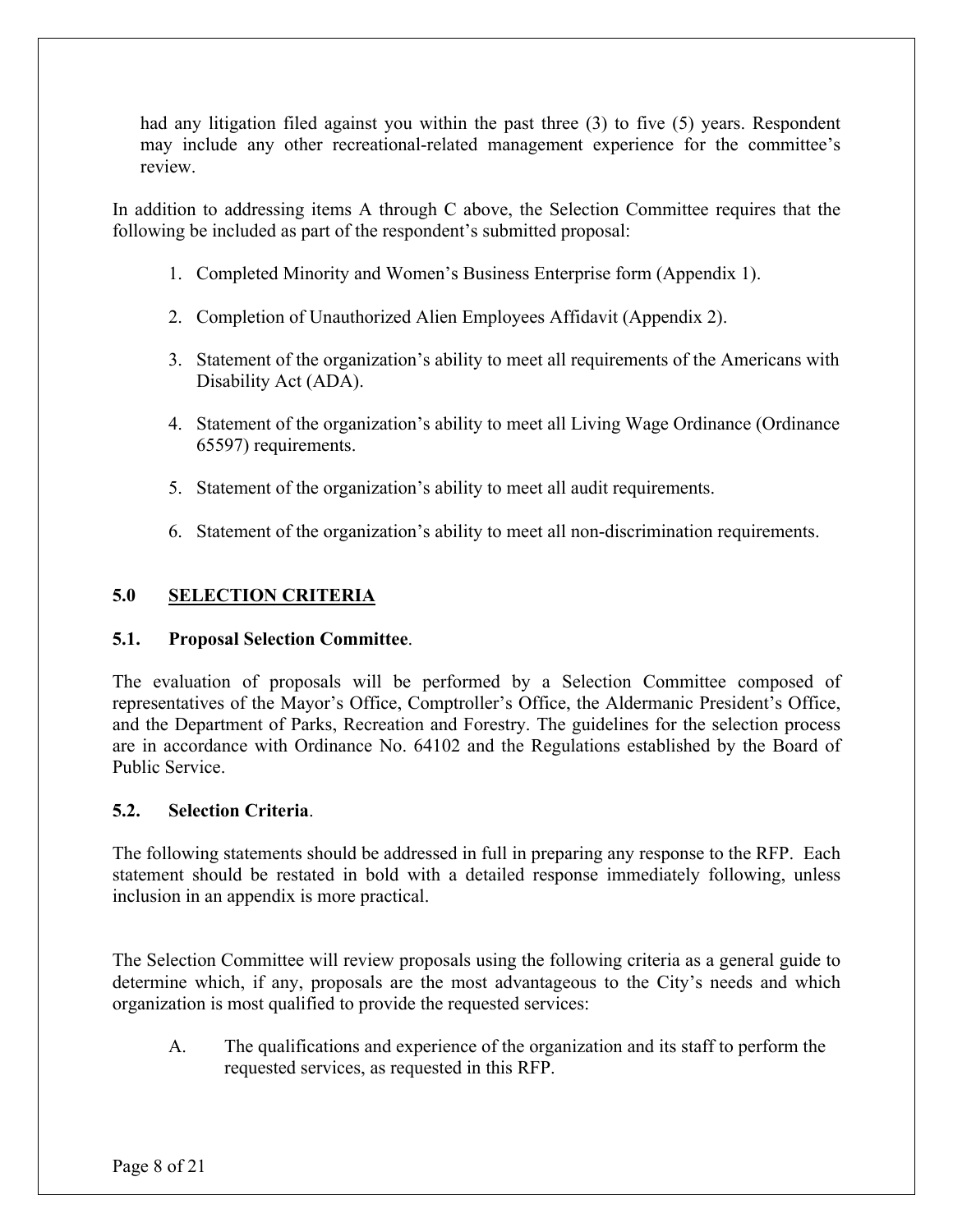B. Specialized experience in sports, enrichment-based and educational skills as well as learning social aptitudes such as teamwork, leadership and sportsmanship, etc.

- C. Quality of Business Plan.
- D. Quality of Marketing Plan.
- E. Professional reference information.
- F. Proximity of organization to the City of St. Louis.
- G. The organization's level of Minority and Women's Business Enterprise (M/WBE) participation. The City of St. Louis is fully committed to involving M/WBE firms in meaningful roles on all consultant contracts. To that end, the City, acting through its Disadvantaged Business Enterprise (DBE) Program Office, has established a goal of 25% MBE and 5% WBE participation in connection with the contract resulting from this RFP. A copy of the City's Directory of Certified M/WBE's is available on the DBE Office website: www.mwdbe.org or by contacting the DBE Office at 314-551-5000. A M/WBE Utilization Plan form is attached to this RFP (Appendix 1).
- H. The ability of the organization to meet statutory or ordinance requirements.

In addition to addressing items A through H above, the Selection Committee requires that the following be included as part of the respondent's submitted proposal:

- J. Completed Minority and Women's Business Enterprise form (Appendix 1).
- K. Completed Unauthorized Alien Employees Affidavit (Appendix 2).
- L. Completed Anti-Discrimination Against Israel Act (Appendix 3).
- M. Statement of the organization's ability to meet all requirements of the Americans with Disability Act (ADA).
- N. Statement of the organization's ability to meet all Living Wage Ordinance (Ordinance 65597) requirements.
- O. Statement of the organization's ability to meet all audit requirements.
- P. Statement of the organization's ability to meet all non-discrimination requirements.

### **5.3 Rights**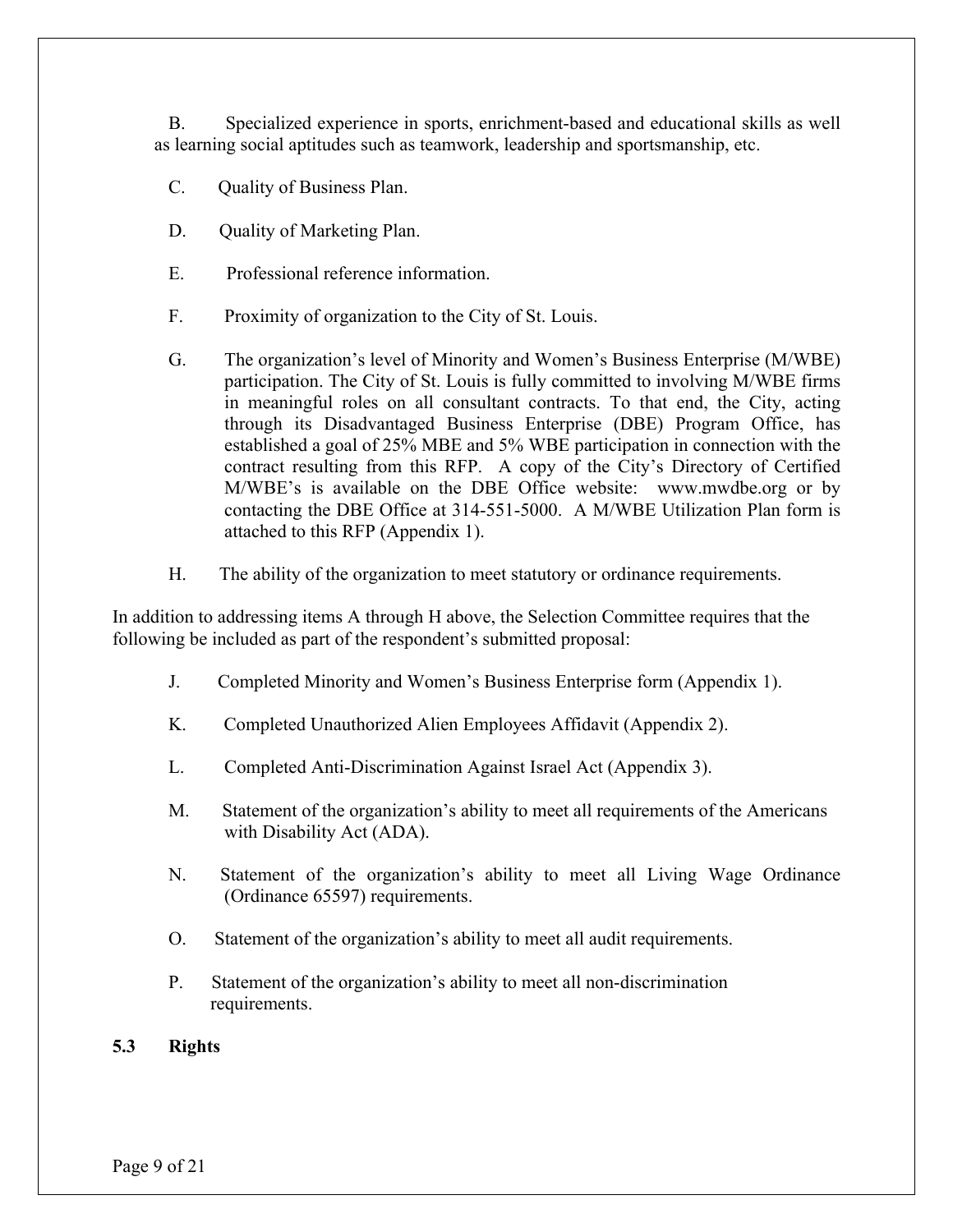The Selection Committee reserves the right to interview or call for a presentation from any respondent submitting a response, as well as form additional evaluation criteria for the presentations. The Selection Committee also reserves the right to discuss the proposals with any or all respondents. Nothing in this RFP is intended to be, nor should anything herein be construed as an offer of engagement. A selection or designation of a successful responding organizations shall not be construed as an offer of engagement until and unless a Contract is fully negotiated. For the Contract to take effect, all applicable Parties with the authority to bind the respective entity must sign the Contract.

The Selection Committee reserves the right to: 1) reject any and/or all proposals with or without cause, 2) request additional information from responding organizations as the City may deem necessary, 3) waive any and/or all non-material irregularities pertaining to this selection and/or the submission of responses, 4) disqualify any and/or all responding organizations and reject any and/or all proposals for failure to comply with this RFP or to promptly provide additional requested materials or information, and 5) cancel this RFP.

After the selection of a respondent to provide operation of Recreation Programming the City and such respondent will endeavor to finalize a Contract. If a mutually satisfactory Contract is not arrived at within a reasonable period as determined by the City, in its sole discretion, the City reserves the right to terminate the selection process with that organization and proceed to contract discussions with another organization or terminate the process altogether. This list of the City's rights is not all-inclusive.

The Recreation Division will also appoint a staff member to monitor the Contract on a regular basis.

### **6.0 ADDITIONAL INFORMATION**.

### **6.1. Amended Proposals.**

A respondent may submit an amended proposal before the deadline for receipt of proposals. Such amended proposals must be complete replacements for a previously submitted proposal and must be clearly identified as such in the transmittal letter. The City will not merge, collate or assemble proposal materials.

### **6.2. Right to Withdraw Proposal.**

Respondents will be allowed to withdraw their proposals at any time prior to the deadline for receipt of proposals. The respondent must submit a written withdrawal request signed by the respondent's duly authorized representative(s) addressed to the City.

### **6.3. Revisions to Proposal**

In the event that it becomes necessary to clarify or revise this RFP, such clarification or revision will be by addendum.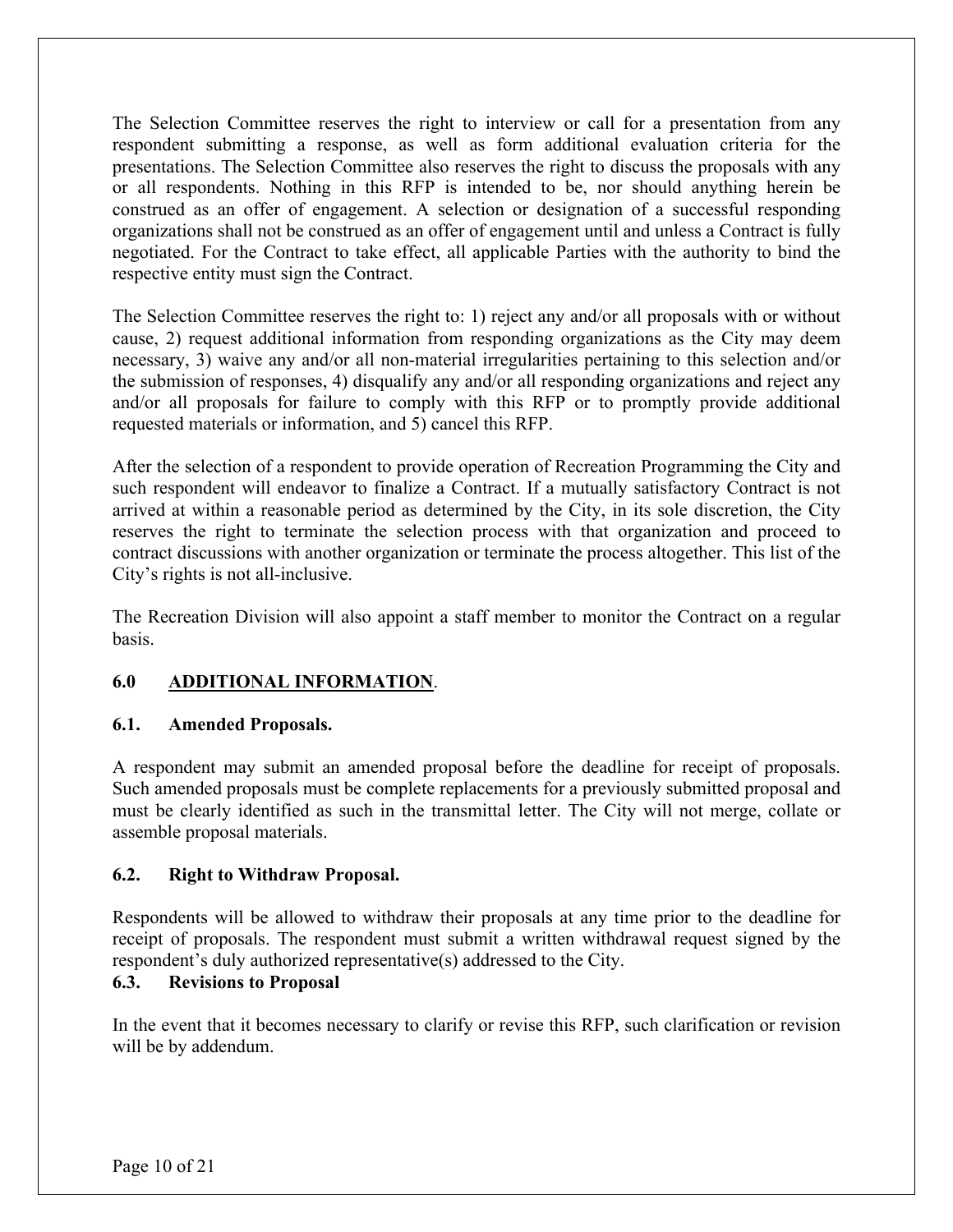There are no designated dates for release of addenda. Therefore, interested respondents should check the City website on a daily basis from time of RFP issuance through RFP deadline date. It is the sole responsibility of the respondent to be knowledgeable of all addenda related to this RFP.

### **6.4 Respondent Responsibility.**

The respondent assumes sole responsibility for the complete effort required in this RFP. No special consideration shall be given after proposals are opened because of a respondent's failure to be knowledgeable of all the requirements of this RFP. By submitting a proposal in response to this RFP, the respondent represents that it has satisfied itself, from its own investigation, of all the requirements of this RFP.

### **6.5 Cost Liability.**

Any cost incurred by the respondent in preparation, transmittal, or presentation of any proposal or material submitted in response to this RFP, including oral presentation and demonstration if required, shall be borne solely by the respondent.

### **6.6 Audits**

The City of St. Louis and the City's auditors and accountants shall be afforded access during the term of any Contract adopted pursuant to this RFP, and for five (5) years following termination, to all of the organization or company's books and records without limitation whatsoever for the purpose of conducting audits. All books and records shall be open to inspection and/or reproduction to the extent necessary to adequately permit evaluation and verification of the firm's full compliance with contract documents. In those situations where the organization or company's records have been generated from computerized data or records, in addition to hard copy (reports), the organizer shall provide such information on disk or in a suitable alternative electronic format.

### **6.7 Contents of Proposals.**

All materials submitted in accordance with this RFP will become and remain the property of the City and will not be returned.

All Proposals shall be considered public records, but may be deemed and treated as "closed" or "exempt" by the City, at the sole discretion of the City, pursuant to the City's understanding and interpretation of the laws of the State of Missouri. All proposal material may be treated as open records. The City cannot guarantee confidentiality of any materials during the evaluation process or at any other time. Thus, proposals and communications exchanged in response to this RFP should be assumed to be subject to public disclosure.

Any respondent awarded this Contract acknowledges that the City is a "public governmental body" under and subject to the State of Missouri's Sunshine Law (the "Act"), Revised Statute of Missouri § 610.010 et seq. The City will not give prior notice of receipt of a request under the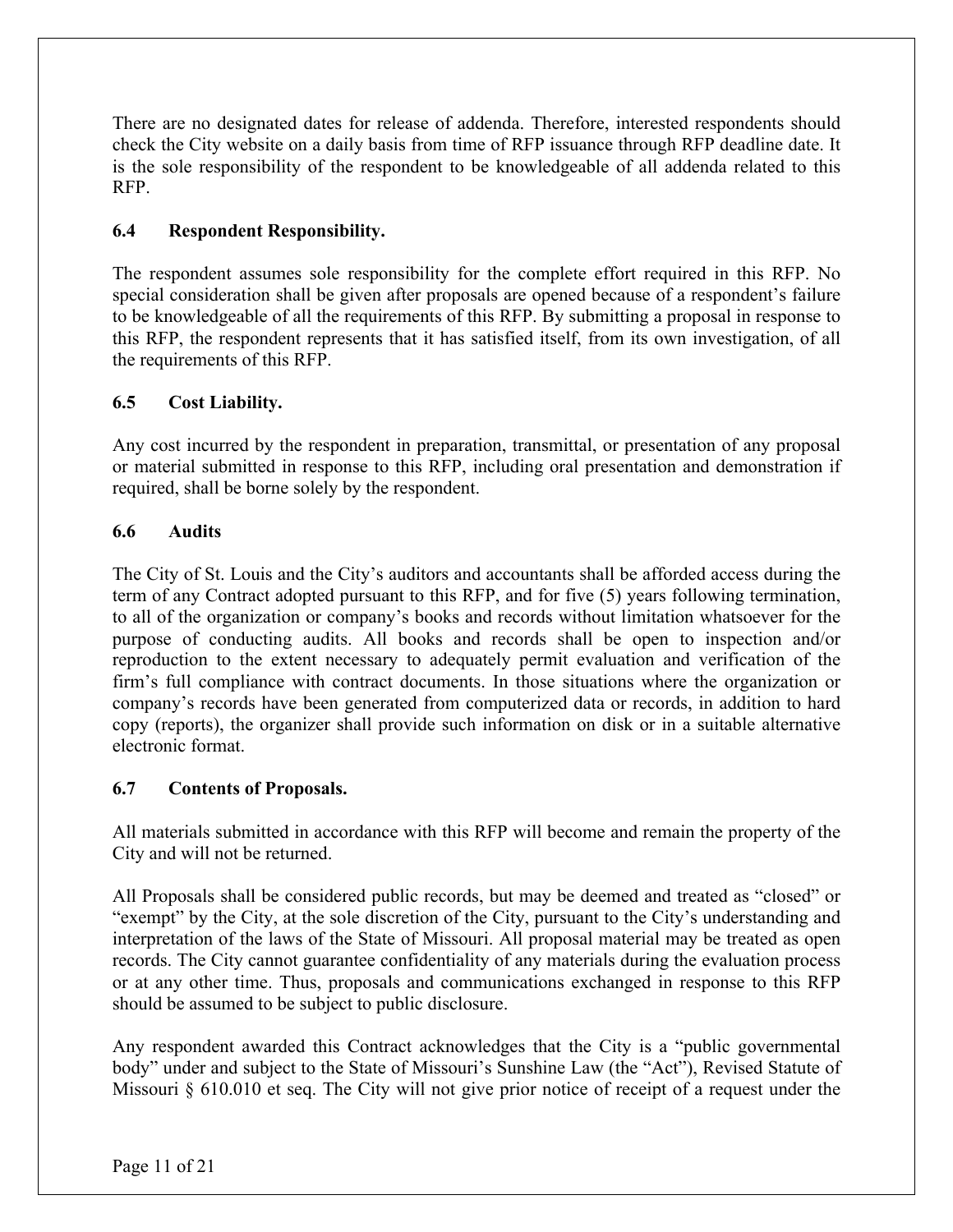Act for any record that has been provided to it by respondent, nor of any record disclosed pursuant to the Act. Nothing in any awarded Contract shall supersede, modify, or diminish in any respect whatsoever any of the City's rights, obligations, and exceptions under the Act, nor will the City be held liable for any disclosure of records, including information that City determines in its sole discretion is a public record subject to disclosure under the Act.

### **6.8. No Obligation**.

This RFP in no manner obligates the City to the eventual purchase of services offered until confirmed by a fully executed written Contract properly approved by the City. Progress toward this end is solely at the discretion of the City and may be terminated at any time prior to obtaining a fully executed written contract.

### **6.9. Termination.**

This RFP may be canceled at any time and any and all proposals may be rejected, in whole or in part, when the City determines it is in its best interest.

### **6.10. Governing Law.**

This RFP and any contract with a respondent that may result, shall be governed by the laws of the State of Missouri. In the event of any proceedings regarding this Agreement, the Parties agree that the venue shall be the Circuit Court of the City St. Louis. All Parties expressly consent to personal jurisdiction and venue in such Court for limited and sole purpose of proceedings relating to this Agreement or any rights or obligations arising thereunder. Service of process may be accomplished by following the procedures prescribed by law.

### **6.11 Non-Discrimination**

In connection with the Contract resulting from this RFP, the organization agrees that in performing any services resulting from this RFP, neither the organization nor anyone under its control will permit discrimination against any business, employee, applicant, client or subscriber because of race, creed, color, disability, religion, sexual orientation, national ancestry or origin.

### **6.12 Living Wage & Minority Participation**

The selected organization will be expected to comply with the City's Living Wage Ordinance No. 65597, and all respondents are encouraged to review this ordinance prior to making their submissions. The City is actively seeking participation by MBE and WBE firms and encourages those firms to submit proposals. The selected organization shall make a good faith effort to maximize the utilization of women and minority-owned businesses (W/MBE) in all of its activities under the resulting contract and shall comply with the Mayor's Executive Order No. 28, as or any subsequent order, ordinances, or any City Rules and/or Regulations with respect to W/MBE participation.

### **6.13 Termination**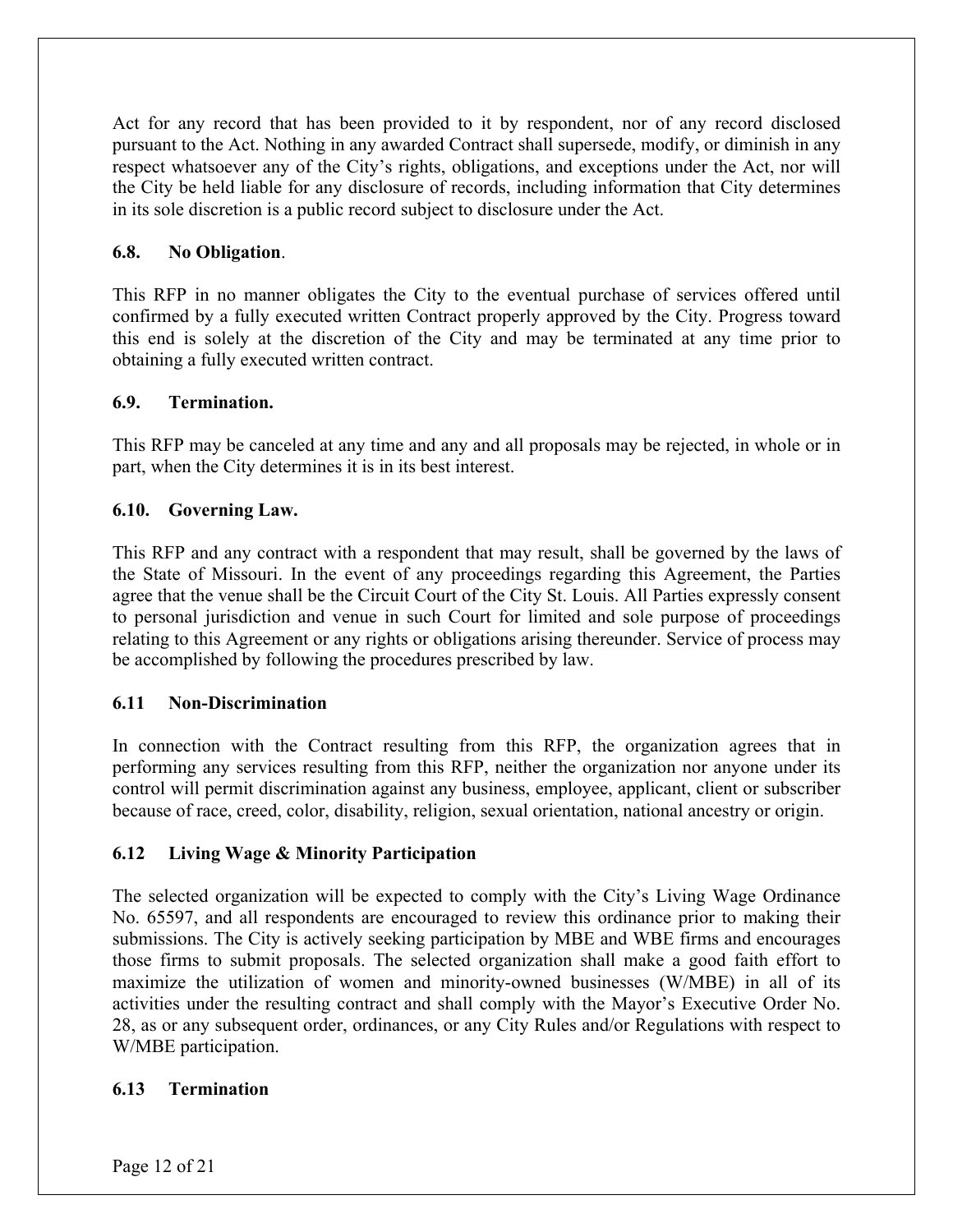Any Contract awarded under this RFP may be terminated by the City for convenience and without cause upon thirty (30) calendar days written notice delivered to the organization, in which event the organization shall be paid for all work performed up until the date of termination.

Any Contract awarded may be terminated by either party for cause upon ten (10) calendar days written notice delivered to the other should the other party fail substantially to perform in accordance with the Contract's material terms. The non-performing Party may use this ten (10) day notice period as an opportunity to cure any failure to substantially perform. If the Contractor abandons this Contract, it shall indemnify the City against any loss caused by said abandonment.

### **6.14 Americans with Disabilities Act (ADA).**

In connection with the furnishing of goods and services under any Contract resulting from this RFP, the organization shall comply with all applicable requirements and provisions of the Americans with Disabilities Act (ADA).

### **6.15 Unauthorized Alien Employees.**

As a condition for the award of the resulting Contract, the selected organization or company shall, pursuant to the provisions of Sections 285.525 through 285.555 of the Revised Statutes of Missouri 2000, as amended, by sworn affidavit (attached hereto as Appendix 2) and provision of documentation, affirm its enrollment and participation in a federal work authorization program with respect to the employees working in connection with the resulting Contract. The selected contractor shall also sign an affidavit (attached hereto as Appendix 2) affirming that it does not knowingly employ any person who is an unauthorized alien in connection with the resulting contract pursuant to the above-stated Statutes.

### **6.16 Anti-Discrimination Against Israel Act**

As a condition of the Contract, respondent shall, pursuant to the provisions of 34.600 of the Revised Statutes of Missouri, by sworn affidavit (attached hereto as "Appendix 3") affirm that it is not currently engaged in and shall not, for the duration of the contract, engage in a boycott of goods or services from the State of Israel; or persons or entities doing business in the State of Israel.

### **6.17 Subject to Appropriation**.

Any Contract that results from this RFP is subject to annual appropriation by the City. Any Contract that results from this RFP is voidable at any time by the City if appropriation by the City for the services under the Contract is not made.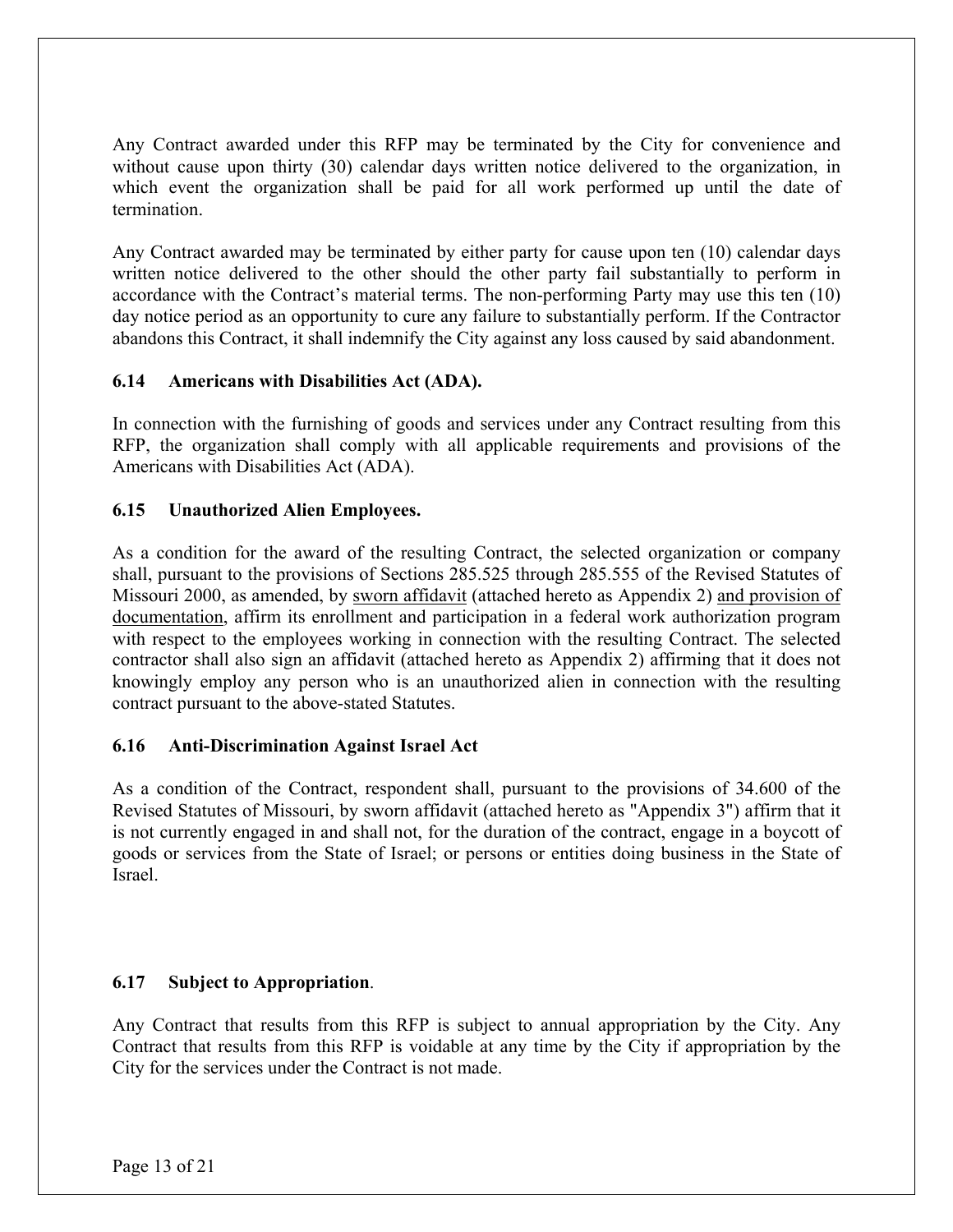### **6.18 Indemnification.**

Each respondent, in seeking, receiving or possessing this RFP and/or in submitting a response, does release, indemnify, and hold the City and its various employees, representative and agents harmless from and against all claims and demands of any and all loss, cost, damage, or liability of whatever nature, which may be asserted against or imposed against the City as a result of issuing this RFP, making any revisions thereto, conducting this selection process and subsequent negotiations, and making a final recommendation and/or entering into a Contract.

### **6.19 Insurance**

Any respondent awarded this Contract shall procure and maintain General Liability Coverage, Automobile/Motor Liability Coverage (including non-owned and hired vehicle coverage), and Worker's Compensation Insurance, which shall not be less than the following:

- **A.** General Liability Coverage insuring property damage and injury to persons of at least \$1,000,000.00 each occurrence/\$3,000,000.00 general aggregate;
- **B.** Automobile/Motor Vehicle Coverage (including non-owned and hired vehicle coverage) of at least \$500,000 personal injury and \$500,000 property damage; or of at least \$1,000,000 combined limit;
- **C.** Worker's Compensation Insurance as required by the State of Missouri;

No coverage amounts listed shall be construed to limit the liability of the respondent.

The respondent awarded this Contract shall provide a Certificate of Insurance to the City of St. Louis prior to the execution of this Contract, with "The City of St. Louis" listed as an Additional Insured to the policy. Certificates attesting to the coverage and naming the City of St. Louis as additional insured shall be mailed to:

Office of the Commissioner of Recreation Evelyn Rice Department of Parks, Recreation & Forestry 5600 Clayton Ave, In Forest Park St. Louis, MO 63110

The organization's Insurance provider shall be authorized to transact business in the State of Missouri and registered with the Missouri Department of Insurance – Financial Institutions  $\&$ Professional Registration. Such Insurance company must have a financial strength of "A-" or better and a financial class size IV or greater as indicated in A.M. Best's Key Rating Guide. (http://www.ambest.com/home/default.aspx).

Such liability insurance coverage must also extend to damage, destruction and injury to City owned or leased property and City personnel, and caused by or resulting from work, acts, operations, or omissions of respondent, its officers, agents, employees, consultants, subcontractors, licensees, invitees, representatives, and independent consultants and, contractual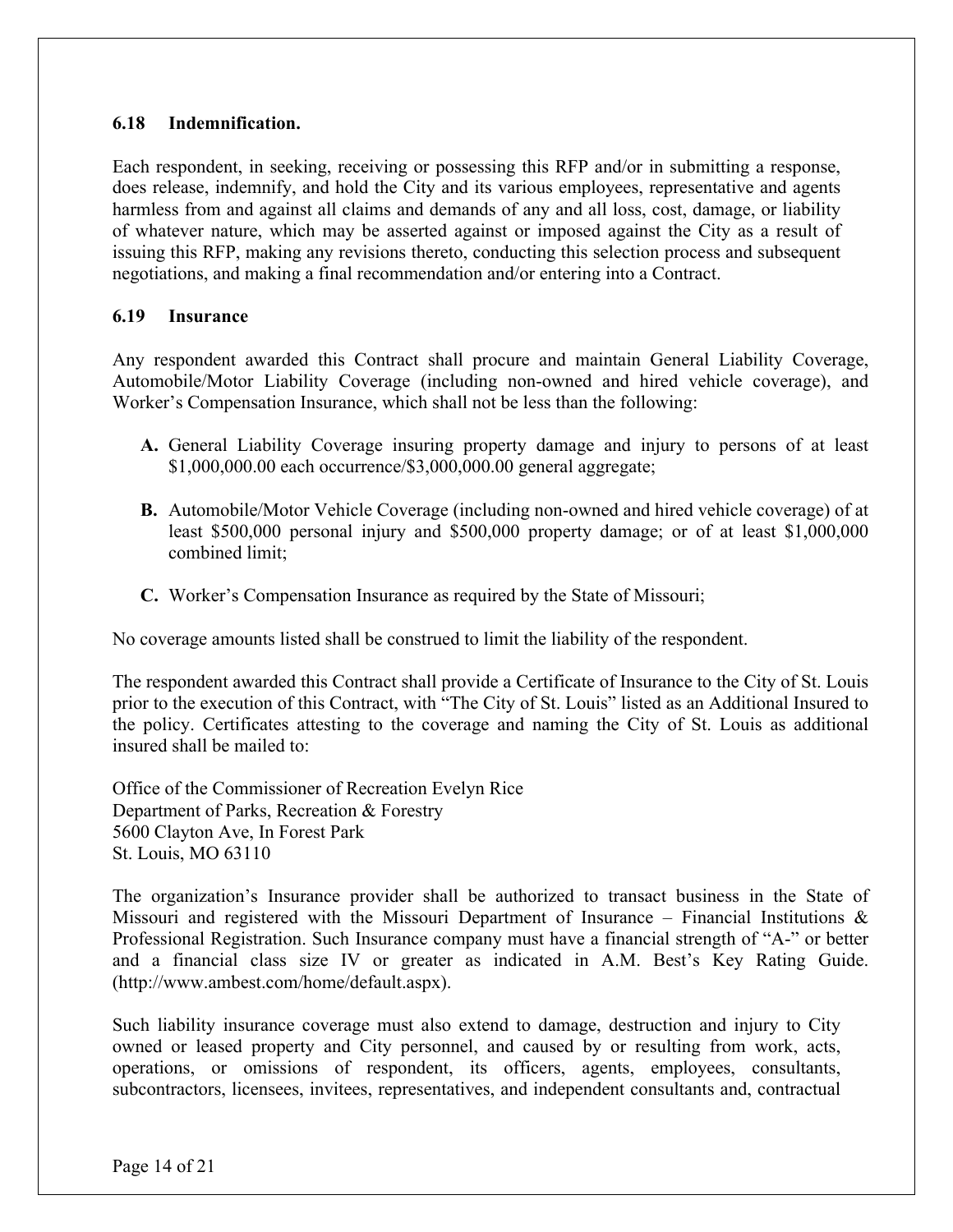liability insurance sufficient to cover respondent's indemnity obligations hereunder. The City will have no liability for any premiums charged for such coverage, and the inclusion of the City as an Additional Insured is not intended to, and does not make the City a partner or joint-venture with respondent in its operations hereunder. Each such insurance policy must, by endorsement, provide primary coverage to the City when any policy issued to the City provides duplicate or similar coverage and, in such circumstances, the City's policy will be excess over respondent's policy.

### **6.20 Limitations of Liability**

The City will not accept any Contract awarded following this RFP that includes a limitation of liability clause. Limitations of liability clauses include, but shall not be limited to:

- **A.** Monetary caps on the amount a vendor or contractor will pay to the City under any circumstances.
- **B.** Limits on categories of risks or liabilities for an organization will compensate the City.
- **C.** Limits on or disclaimers of certain damages.
- **D.** Limits on when the City can bring a breach of contract or breach of warranty claim.
- **E.** Limits on when the City can bring a tort claim.

### **6.21 Earnings Tax Withholding**

- **A.** Every contract for services executed on behalf of the City shall require certification from the Collector of Revenue dated not more than thirty (30) working days prior to the execution of the contract stating that the contractor has paid all City earnings taxes due as of the date of the certification and has filed all returns of earnings tax and payroll expense tax required to be filed as of the date of the certification and from the License Collector that the contractor has a current business license, if applicable. Any contract for services executed without such certifications shall be void and of no force or effect.
- **B.** Every contract for services executed on behalf of the City shall reflect a deduction of the earnings tax at the rate of one per cent on the amount of each payment, subject to subsequent adjustment or refund when the subject earnings tax return is filed.

### **7.0 LICENSES AND PERMITS**

The successful respondent must obtain and maintain a valid business license with the City of St. Louis, which is valid at the time of contract execution.

### **8.0 PERFORMANCE BOND**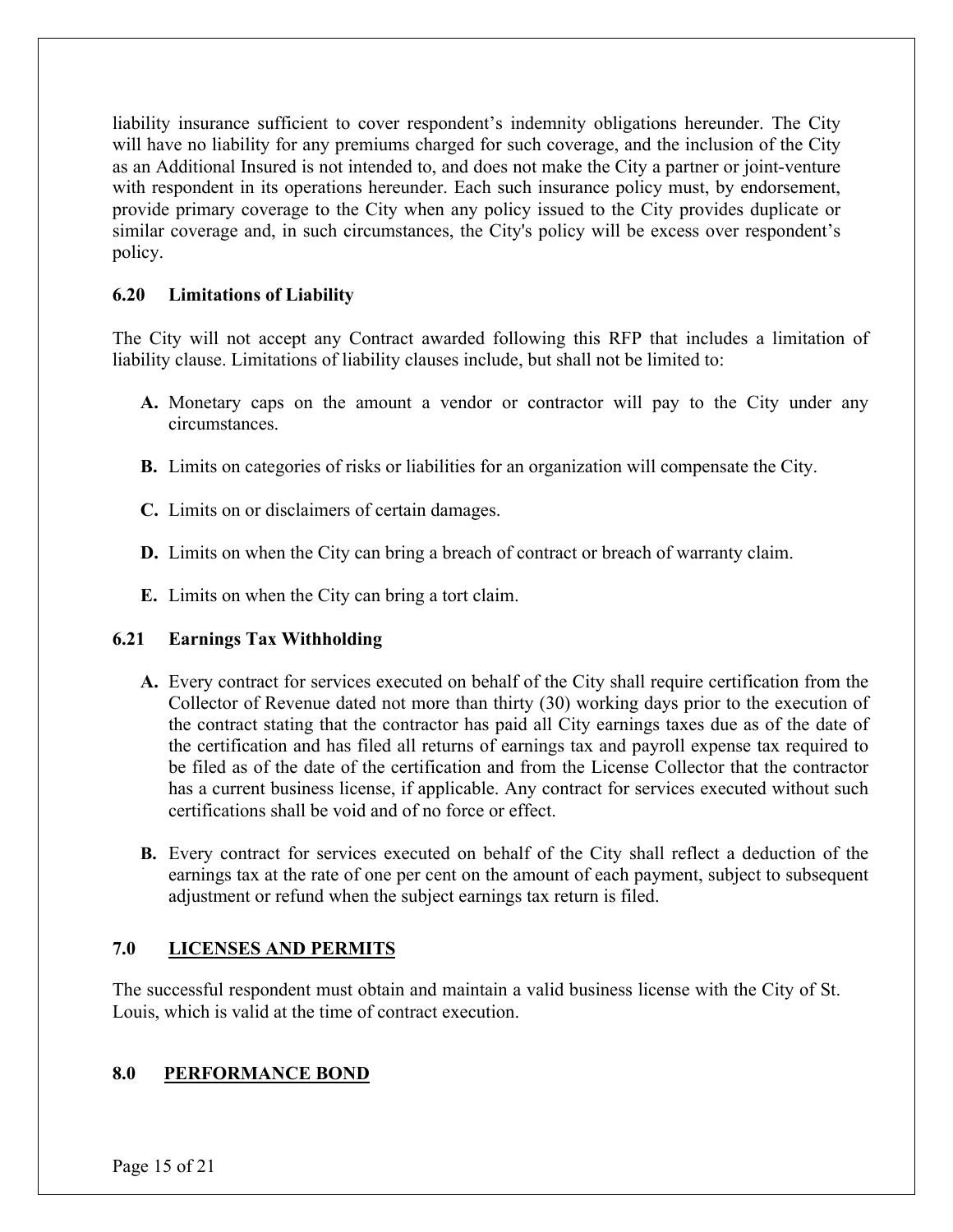The successful respondent shall execute and file in the office of the City Register within thirty days after their bid is accepted a performance bond to the City in the sum of \$15,000 with good and sufficient sureties and qualifications to be approved by the Comptroller conditioned as set forth in the agreement that the facility must at all times be kept in a neat, clean, sanitary and orderly condition to the satisfaction of the City. Said bond must be renewed annually.

### **9.0 FEDERAL LEGAL REQUIREMENTS INCLUDING ARPA REPORTING**

To comply with federal laws, including the American Rescue Plan Act, the City shall require that any Contract or subrecipient agreement between the City and a respondent arising out of this RFP include Supplementary Conditions in substantially the form set forth on Appendix 4 as binding terms of the contract or agreement. The final wording of the Supplementary Conditions may be modified during contract negotiations.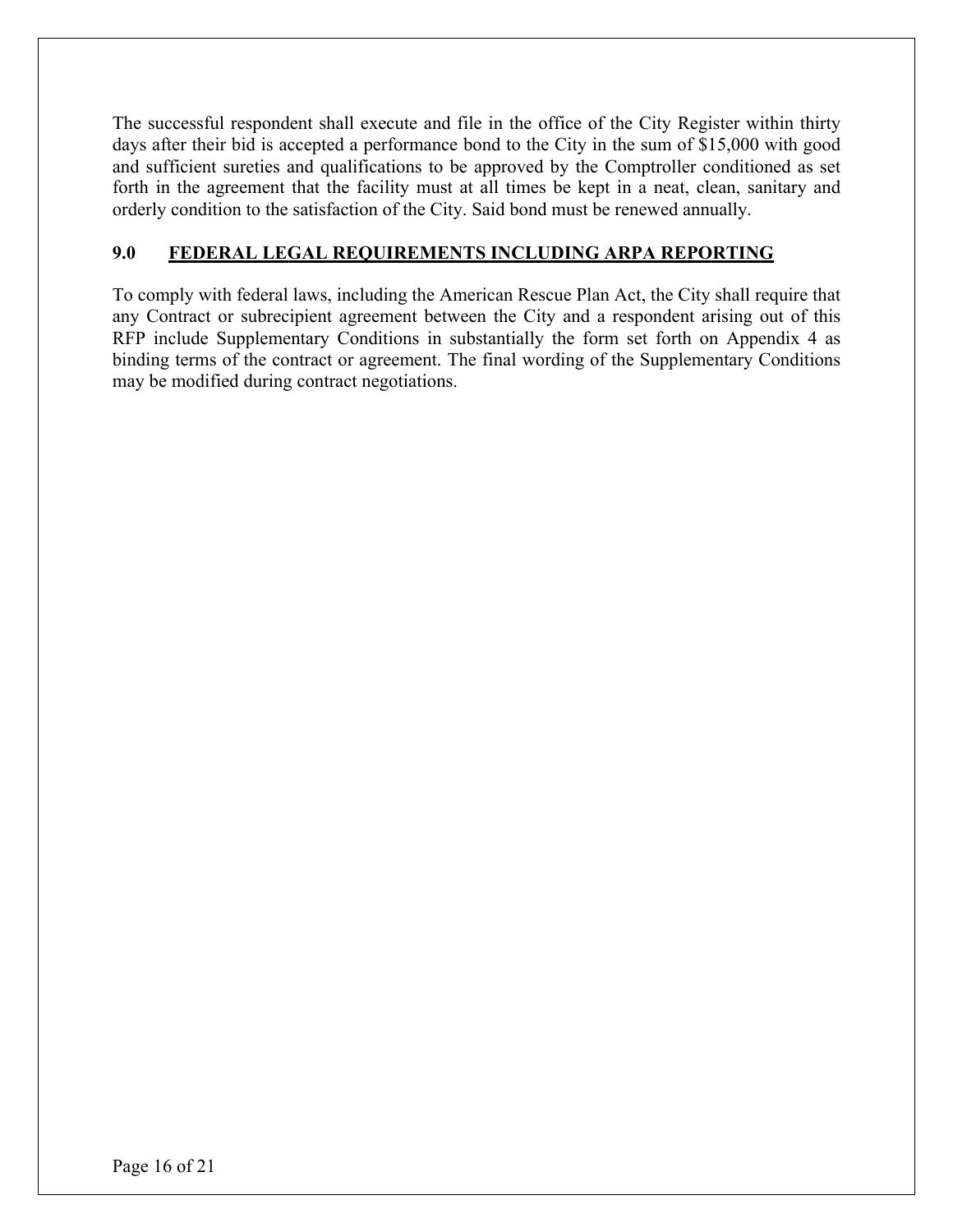#### **CITY OF ST. LOUIS MINORITY AND WOMEN-OWNED BUSINESS ENTERPRISES (M/WBE) UTILIZATION PLAN CONTRACTING AGENCY: PROJECT NAME: NAME OF PRIME CONSULTANT:**

# **PROJECT GOAL: \_\_\_\_\_% MBE; \_\_\_\_\_% WBE**

The prime consultant shall utilize and require all subconsultants to utilize the maximum number of certified minority and women-owned business enterprises possible and will purchase materials and supplies from minority and women-owned business enterprises to the maximum extent feasible, and to this end, the prime consultant will inform each subconsultant of this requirement, The prime consultant shall utilize the services and/or supplies to be provided by the following certified minority and women-owned business enterprises in the execution of this contract.

| <b>FIRM NAME</b><br><b>ADDRESS</b><br>PHONE NUMBER<br><b>CONTACT PERSON</b> | <b>CERTIFYING AGENCY</b><br><b>CERTIFICATION DATE</b><br>CATEGORY<br>CERTIFICATION NO. | WORK TO BE PERFORMED | M/WBE<br><b>PERCENT</b> |
|-----------------------------------------------------------------------------|----------------------------------------------------------------------------------------|----------------------|-------------------------|
|                                                                             |                                                                                        |                      |                         |
|                                                                             |                                                                                        |                      |                         |
|                                                                             |                                                                                        |                      |                         |
|                                                                             |                                                                                        |                      |                         |

### PRIME CONSULTANT AUTHORIZED SIGNATURE DATE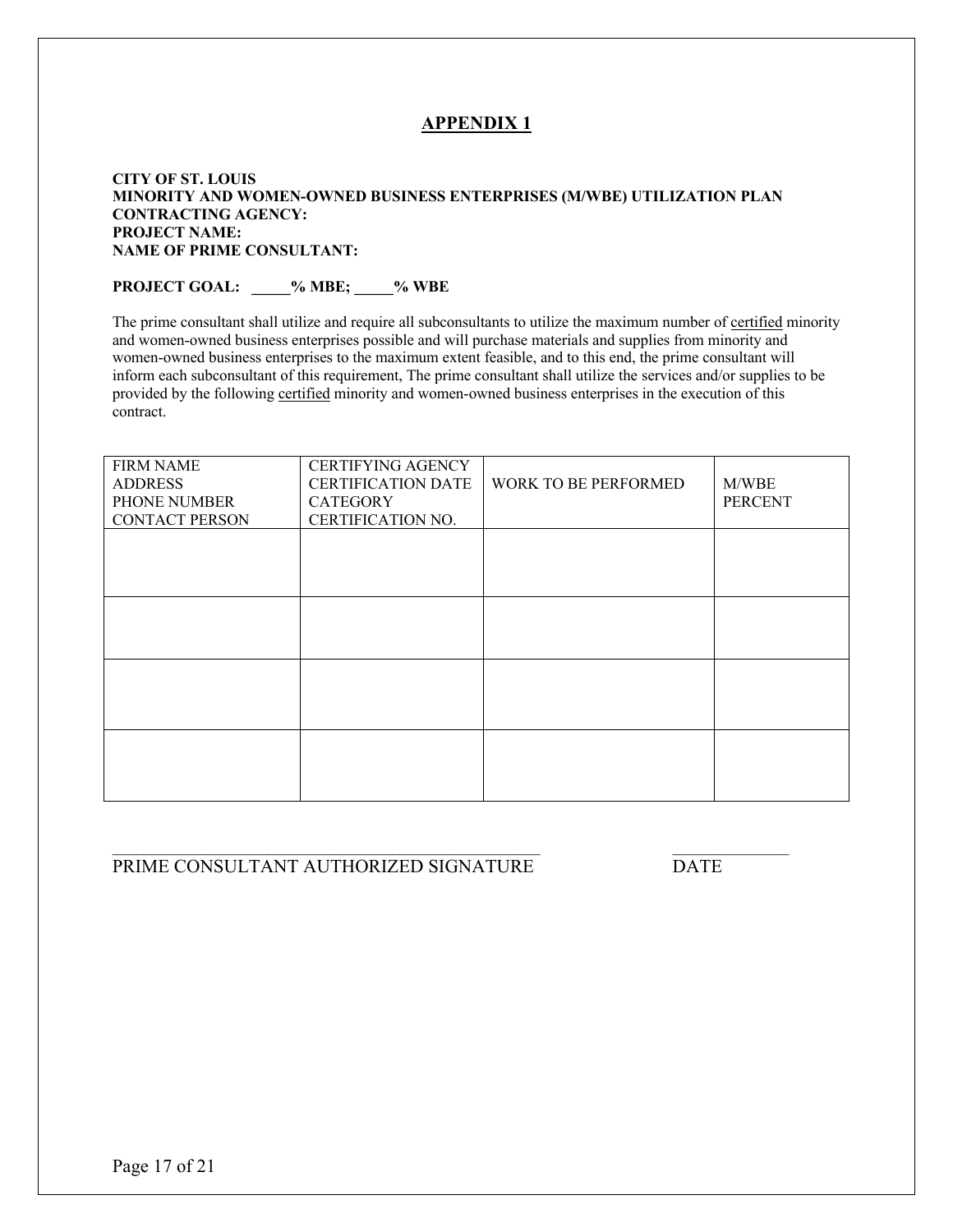STATE OF  $\qquad \qquad$ )SS.

COUNTY OF

### AFFIDAVIT

Before me, the undersigned Notary Public, personally appeared (**Name**) who, by me being duly sworn, deposed as follows:

My name is \_\_\_\_\_\_\_\_\_\_\_\_\_\_\_\_\_\_\_\_\_\_\_\_\_\_\_ (**Name**), I am of sound mind, capable of making this Affidavit, and personally acquainted with the facts herein stated:

I am the \_\_\_\_\_\_\_\_\_\_\_\_\_\_ (**Position/Title**) of \_\_\_\_\_\_\_\_\_\_\_\_\_\_\_\_\_\_\_\_\_\_. (**Contractor**)

I have the legal authority to make the following assertions:

- 1. \_\_\_\_\_\_\_\_\_\_\_\_\_\_\_\_\_\_\_\_\_ (**Contractor**) is currently enrolled in and actively participates in a federal work authorization program with respect to the employees working in connection with this Agreement, as required pursuant to Sections 285.525 through 285.555 of the Revised Statutes of Missouri, as amended.
- 2. Pursuant to Sections 285.525 through 285.555 of the Revised Statutes of Missouri, as amended, \_\_\_\_\_\_\_\_\_\_\_\_\_\_\_\_\_\_\_\_\_ (**Contractor**) does not knowingly employ any person who is an unauthorized alien in connection with this Agreement.

Affiant

IN WITNESS WHEREOF, I have hereunto subscribed my name and affixed my official seal this \_\_\_\_\_ day of \_\_\_\_\_\_\_\_\_\_, 20\_\_.

Notary Public

 $\frac{1}{2}$  ,  $\frac{1}{2}$  ,  $\frac{1}{2}$  ,  $\frac{1}{2}$  ,  $\frac{1}{2}$  ,  $\frac{1}{2}$  ,  $\frac{1}{2}$  ,  $\frac{1}{2}$  ,  $\frac{1}{2}$  ,  $\frac{1}{2}$ 

My Commission Expires: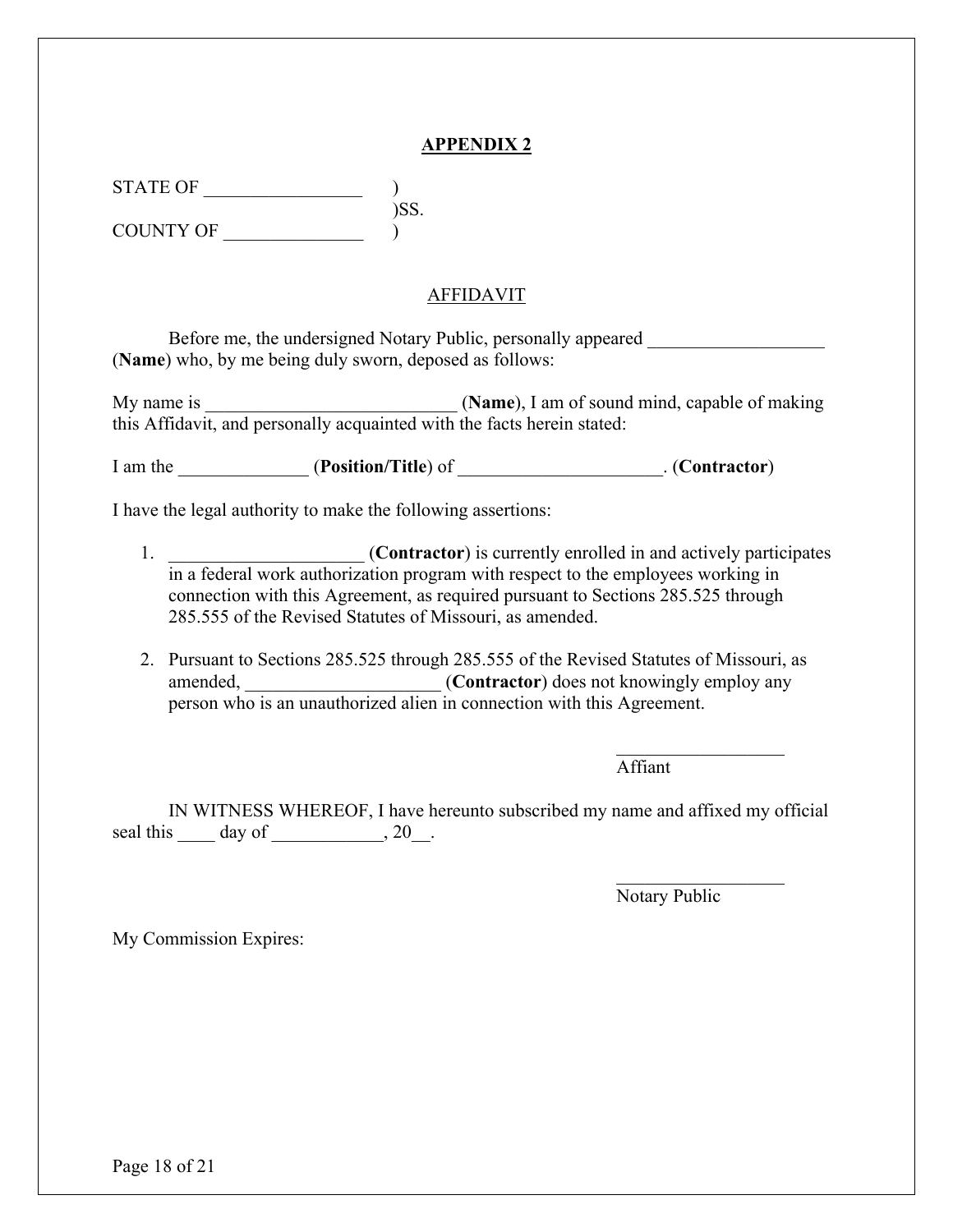STATE OF \_\_\_\_\_\_\_\_\_\_\_\_\_\_\_\_\_\_ )  $\sum$   $SS/$ COUNTY OF \_\_\_\_\_\_\_\_\_\_\_\_\_\_\_\_ )

AFFIDAVIT OF COMPLIANCE WITH ANTI-DISCRIMINATION AGAINST ISRAEL ACT (Effective 8-28-2020) (Contracts in excess of \$100,000.00/Companies 10 employees or more)

Before me, the undersigned Notary Public, personally appeared

(**Name**) who, by me being duly sworn, deposed as follows:

My name is **Music Community** (**Name**), I am of sound mind, capable of making

this Affidavit, and personally acquainted with the facts herein stated:

I am the \_\_\_\_\_\_\_\_\_\_\_\_\_\_\_\_\_\_\_\_\_\_ (**Position/Title**) of \_\_\_\_\_\_\_\_\_\_\_\_\_\_\_\_\_\_\_

(**Company**)

of St. Louis.

I have the legal authority to make the following assertion:

Pursuant to Section 34.600 of the Revised Statutes of Missouri,

\_\_\_\_\_\_\_\_\_\_\_\_\_\_\_\_\_\_\_\_\_ (**Company**) of St. Louis is not currently engaged in and shall not, for the duration of the contract, engage in a boycott of goods or services from the State of Israel; companies doing business in or with Israel or authorized by, licensed by, or organized under the laws of the State of Israel; or persons or entities doing business in the State of Israel.

Affiant

IN WITNESS WHEREOF, I have hereunto subscribed my name and affixed by official

seal this day of the seal this day of the seal of the seal this seal this day of the seal that  $\frac{1}{2}$  and  $\frac{1}{2}$ .

Notary Public My Commission Expires: \_\_\_\_\_\_\_\_\_\_\_\_\_\_\_\_\_\_\_

Page 19 of 21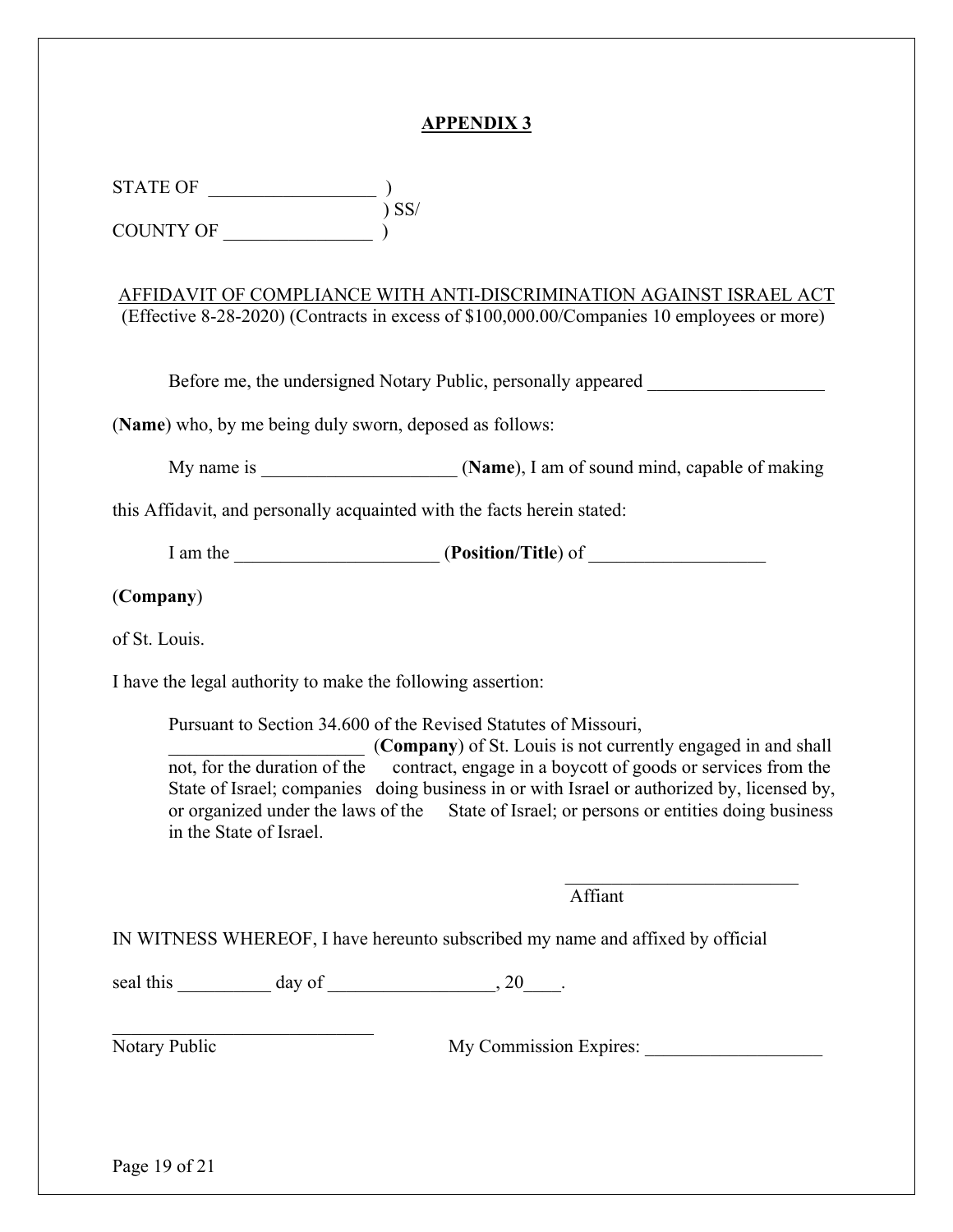### **ST. LOUIS LIVING WAGE ORDINANCE**

| LIVING WAGE ACKNOWLEDGMENT AND ACCEPTANCE DECLARATION<br>(To be completed by each respondent to a bid/proposal solicitation when that solicitation has included Living Wage<br>Advertisement/Solicitation Language.) |  |
|----------------------------------------------------------------------------------------------------------------------------------------------------------------------------------------------------------------------|--|
|                                                                                                                                                                                                                      |  |
|                                                                                                                                                                                                                      |  |
| DATE: PREPARED BY:                                                                                                                                                                                                   |  |
|                                                                                                                                                                                                                      |  |
|                                                                                                                                                                                                                      |  |
|                                                                                                                                                                                                                      |  |
| <b>PREPARER'S ADDRESS AND ZIP CODE:</b>                                                                                                                                                                              |  |

As the authorized representative of the above-referenced bidder or proponent, I hereby acknowledge that the bidder/proponent understands that the contract or agreement that will be executed with a successful bidder/proponent pursuant to this solicitation is subject to the St. Louis Living Wage #65597 and the Regulations associated therewith. The bidder/proponent hereby agrees to comply with the Ordinance and the associated Regulations if awarded a contract pursuant to this solicitation. I am authorized to make the above representations on behalf of the bidder or proponent.

### **AUTHORIZED REPRESENTATIVE CERTIFICATION:**

\_\_\_\_\_\_\_\_\_\_\_\_\_\_\_\_\_\_\_\_\_\_\_\_\_\_\_\_\_ (Signature) NAME:

TITLE: \_\_\_\_\_\_\_\_\_\_\_\_\_\_\_\_\_\_\_\_\_\_\_\_\_\_\_\_\_\_\_\_\_\_\_\_\_\_

DATE: